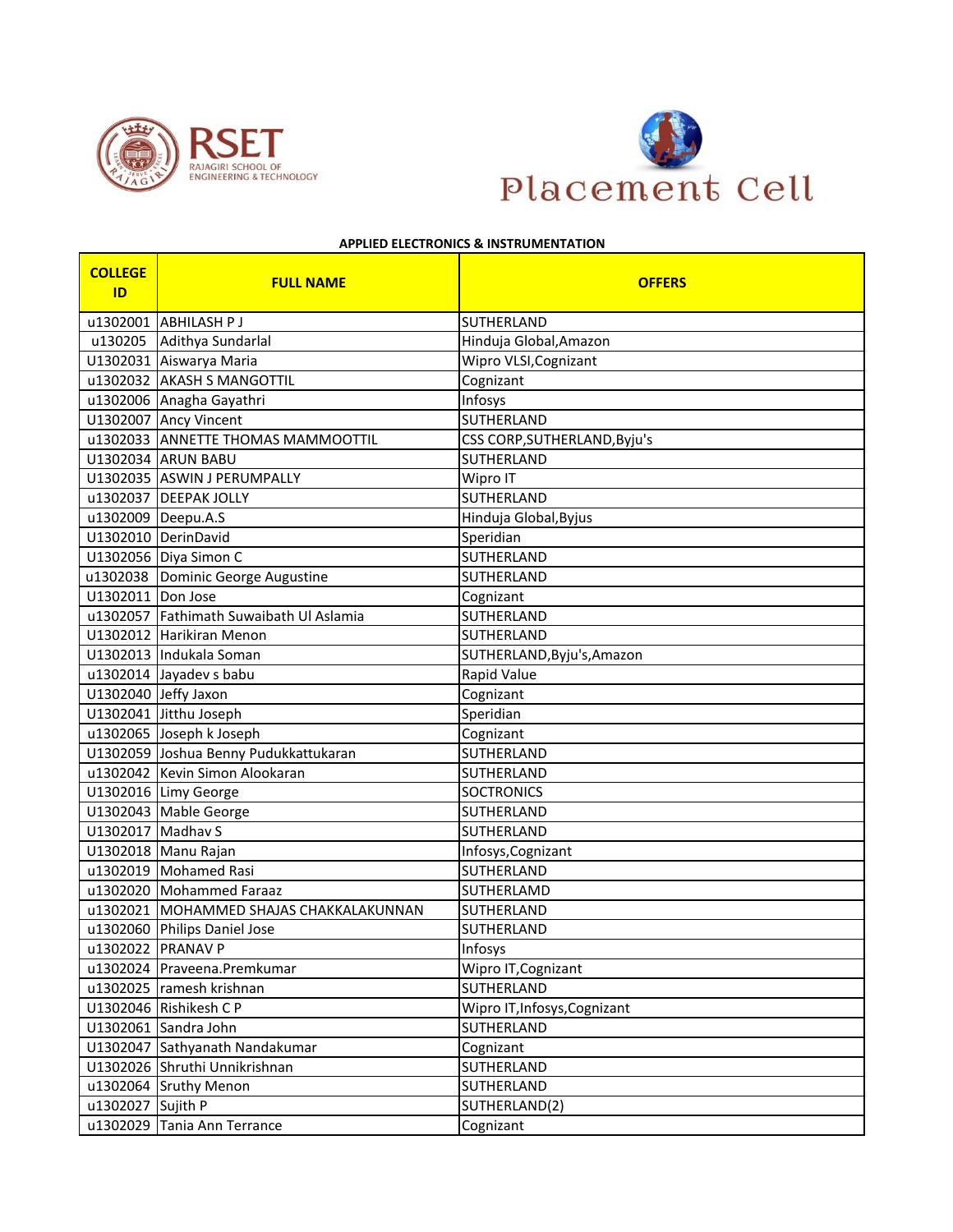|                              | U1302030 Vaisakh V Sekhar        | Cognizant                        |
|------------------------------|----------------------------------|----------------------------------|
|                              | U1302052 Varun Nair              | SUTHERLAND(2)                    |
|                              | u1302062 Vidyalakshmy S          | SUTHERLAND, Amazon               |
|                              | u1302053 Vignesh Venugopal       | Wipro IT, Infosys, Cognizant     |
|                              |                                  | <b>CIVIL ENGINEERING</b>         |
| U1307001 A.Reshma            |                                  | Cognizant                        |
|                              | U1307020 Aiswarya Venugopal      | SUTHERLAND, Amazon               |
|                              | U1307021 Akshay Antony K.K       | SPIC GROUP, ACC                  |
|                              | U1307023 Alphonsa Mirna Mathew   | Infosys, Cognizant               |
|                              | U1307004 Amal Clement            | SUTHERLAND                       |
|                              | U1307024 Ammu Wilson             | SUTHERLAND                       |
|                              | U1307027 Anjana Rajendran        | Infosys, Cognizant               |
|                              | U1307006 Ann Maria Mathew        | Infosys                          |
|                              | U1307029 Aswathy Das A           | Cognizant, RMC Redimix           |
|                              | U1307007 Aswathy S Ashok         | Tech Mahindra BPO                |
|                              | U1307032 CYRIL SUNNY             | Tech Mahindra BPO, Think & Learn |
|                              | U1307033 Dennis Sabu             | Infosys, Cognizant               |
|                              | U1307008 Fijith Thomson          | Cognizant                        |
|                              | U1307009 FINY MARIAM PAUL        | Tech Mahindra BPO                |
|                              | U1307036 Jewel Raichu Abraham    | Tech Mahindra BPO, Claysys       |
| U1307010 Jitha               |                                  | Infosys                          |
|                              | U1307037 JITHIN K THAMPI         | <b>SUTHERLAND</b>                |
| U1307038 John Sony           |                                  | Infosys, Cognizant               |
|                              | U1307011 Jovin Babu              | SUTHERLAND(2)                    |
|                              | U1307041 Kuriachan Job           | Infosys, Cognizant               |
|                              | U1307042 Leena Thomas            | Cognizant, ACC                   |
|                              | U1307044 Mariya Joshy            | Infosys                          |
|                              | U1307045 Minnu Siby              | SUTHERLAND                       |
| U1307013 Nadeem A            |                                  | Cognizant                        |
|                              | U1307014 Naveen Mathew           | Infosys                          |
|                              | U1307048 Navya Ann Abraham       | Tech Mahindra BPO, Byju's        |
|                              | U1307050 Nikitha Cicily KJ       | Tech Mahindra BPO                |
|                              | u1307051 Nithin Thomas Reji      | SUTHERLAMD                       |
|                              | U1307052 Rahul J Antony          | Infosys, T Line Infra (P) Ltd    |
|                              | U1307015 Rebecca Mary Paul       | Cognizant                        |
|                              | U1307054 Roshan Jojo             | Cognizant, ACC                   |
|                              | U1307055 Ruksana Javad           | Infosys, Cognizant, RMC REDIMIX  |
| U1307056 Sahla P.I           |                                  | SUTHERLAND                       |
| U1307016 Sana Azad           |                                  | Tech Mahindra BPO                |
|                              | U1307057 Sethuparwathy Rajendran | ACC                              |
|                              | U1307017 Shiga Chakkiath         | SUTHERLAND                       |
|                              | U1307059 Sneha Paul              | Infosys, Cognizant               |
|                              | UI307060 Sreelakshmi.V.R         | SUTHERLAND                       |
|                              | U1307062 Teenu Joseph            | Infosys, ACC                     |
|                              | U1307063 Thamunna Siddique       | Infosys, Cognizant               |
|                              | U1307019 VIBIN .K BABY           | SUTHERLAND                       |
|                              | u1307064 VISHNUPRASAD C.P        | <b>SUTHERLAND</b>                |
| COMPUTER SCIENCE ENGINEERING |                                  |                                  |
|                              | U1303039 Abhishek Menon K        | SUTHERLAND                       |
|                              | U1303001 Adarsh Hari             | SUTHERLAND                       |
|                              | U1303002 Adeline Maria Mendez    | Infosys, Cognizant               |
|                              | U1303041 Agney Menon S           | Speridian                        |
|                              | U1303042 Aiswarya TR             | Infosys                          |
| U1303043 Ajay G              |                                  | EY                               |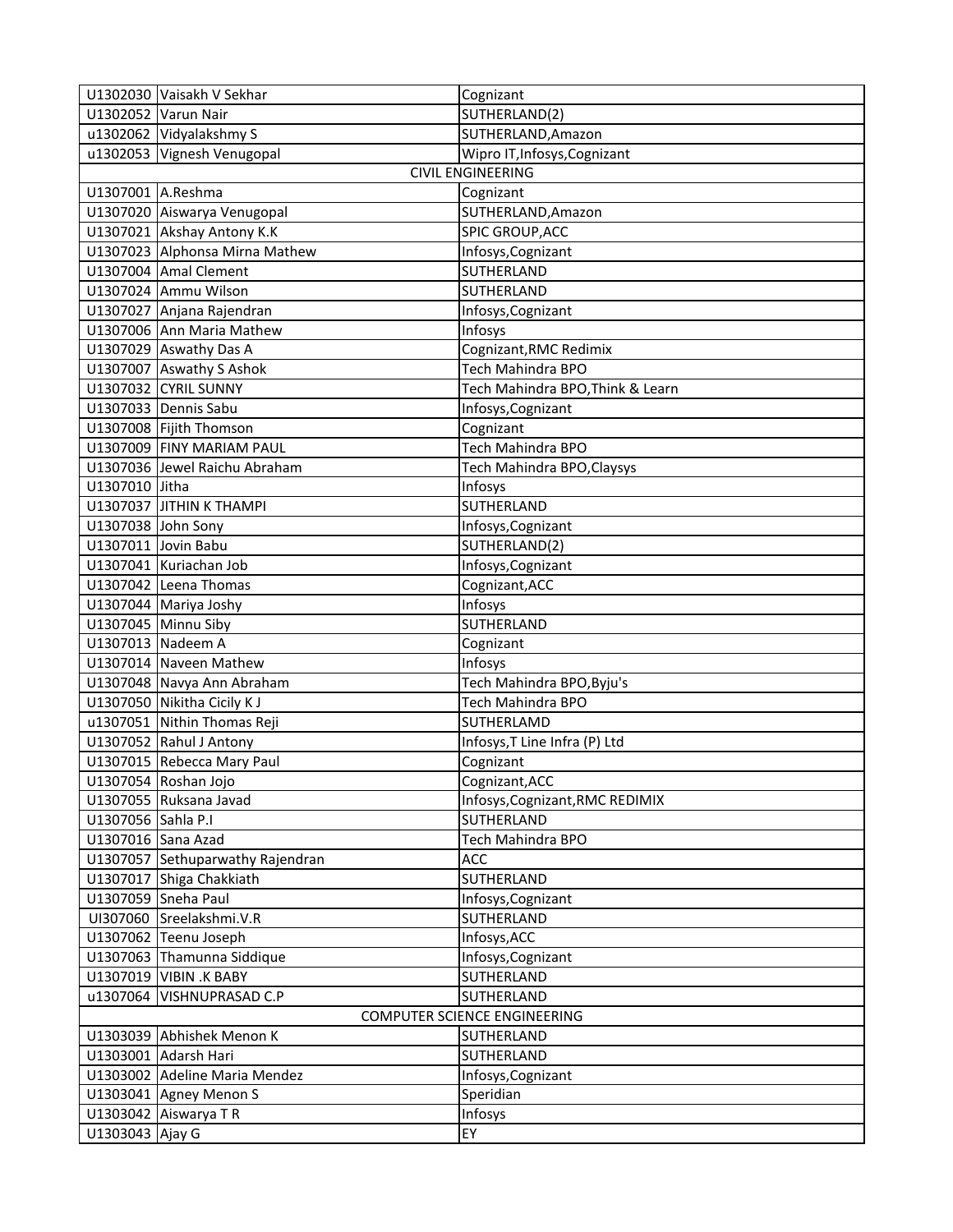| U1303003 Ajay Joy    |                                     | Infosys                               |
|----------------------|-------------------------------------|---------------------------------------|
|                      | U1303044 Ajay Krishnan              | Speridian                             |
| u1303045 AJIN AI     |                                     | SUTHERLAND                            |
|                      | U1303004 Akshay Mohan E             | SUTHERLAND(2)                         |
|                      | U1303005 Alan George Philip         | Wipro IT, Infosys                     |
| U1303127 Alma Roy    |                                     | Cognizant                             |
|                      | u1303006 AMAL ALEX ARACKANTIL       | Infosys                               |
| U1303007 Amal KK     |                                     | <b>TEMENOS</b>                        |
|                      | U1303047 Amrutha Ramesh             | Infosys, Cognizant                    |
|                      | U1303008 ANGEL ROSE JOSHY           | Hinduja Global                        |
|                      | U1303009 ANGELA MARY                | Cognizant                             |
|                      | U1303010 Angela Mathew              | Wipro IT, Infosys, Cognizant          |
|                      | U1303048 Anita Davis                | Speridian                             |
|                      | U1303049 Anjitha Simon              | Tech Mahindra BPO, Rapid Value        |
|                      | U1303011 Ann Maria Joshy            | Hinduja Global, CSS CORP              |
|                      | U1303012 ANNA S PADAYATTY           | Wipro IT, Infosys, Cognizant          |
|                      | U1303050 ANNE GEORGE                | Wipro IT, Infosys, Cognizant          |
|                      | U1303013 Anoop Saju                 | Infosys                               |
|                      | U1303051 Anto Zacharias             | Skillveri                             |
|                      | U1303014 Antony Itteera             | Infosys                               |
| U1303015 Anu Jose    |                                     | Infosys, Cognizant                    |
| U1303052 Aparna R.   |                                     | Cognizant                             |
|                      | u1303053 Arjun Muraleedharan        | SUTHERLAND                            |
|                      | U1303054 Arjun Suresh               | INNOVATURE LABS, RUBY 7 STUDIOS       |
|                      | U1303055 Ashna Rose Baby            | Infosys, Cognizant                    |
|                      | U1303056 Ashwin Dinesh              | Speridian                             |
|                      | U1303057 AYSHA BASHEER C            | Infosys                               |
|                      | U1303016 Betty Scaria               | Infosys, Cognizant                    |
|                      | U1303058 BRINDAVAN BIJAI CHANDRA    | COMMVAULT                             |
|                      | U1303059 Christy Benny              | Wipro IT, Infosys, Cognizant          |
|                      | U1303060 CLEYOPAS ROY               | Wipro IT, Infosys, Cognizant, VERIZON |
|                      | U1303061 Deepthi Maria              | <b>INCTURE</b>                        |
|                      | U1303062 Deveena Sidharthan         | Infosys                               |
|                      | u1303063 DIVYA JOSE                 | Infosys, Cognizant                    |
|                      | U1303064 Divyaprakash M J           | Wipro IT, Infosys                     |
|                      | U1303017 Edwin Babu                 | Infosys, Cognizant                    |
| U1303065 Edwin Joe   |                                     | Wipro IT, Cognizant                   |
|                      | U1303066 Eric George Parakal        | Wipro IT, Cognizant                   |
|                      | U1303067 Fathima Rahim              | Infosys                               |
|                      | U1303068 Gadha Maria Sebastian      | CGI                                   |
|                      | u1303069 Gayathri Madhusudhanan     | SUTHERLAND                            |
|                      | U1303018 Georgie Eapen Kanichukattu | Speridian, Rapid Value                |
|                      | U1303071 Glenza Catherin George     | SUTHERLAND                            |
|                      | U1303072 Habil Mohammed             | <b>RUBY 7 STUDIOS</b>                 |
|                      | U1303019 Hasba Habeeb               | Cognizant                             |
|                      | u1303020 Icebin Issac Dapril        | <b>INCTURE</b>                        |
| U1304010 Itty Jose   |                                     | Cognizant                             |
|                      | U1303073 Jeena George               | SUTHERLAND                            |
|                      | U1303021 Jeena Philip               | Wipro IT, Infosys, Cognizant          |
|                      | U1303074 JINCY JOHNSON              | <b>INNOVATURE LABS</b>                |
|                      | U1303075 JISHNU.C.R                 | SUTHERLAND                            |
|                      | U1303076 Jiss Thomas                | SUTHERLAND                            |
| U1303077 Jithin Raju |                                     | Wipro IT, Cognizant                   |
|                      | U1303022 Jithin S Kuruvila          | Wipro IT                              |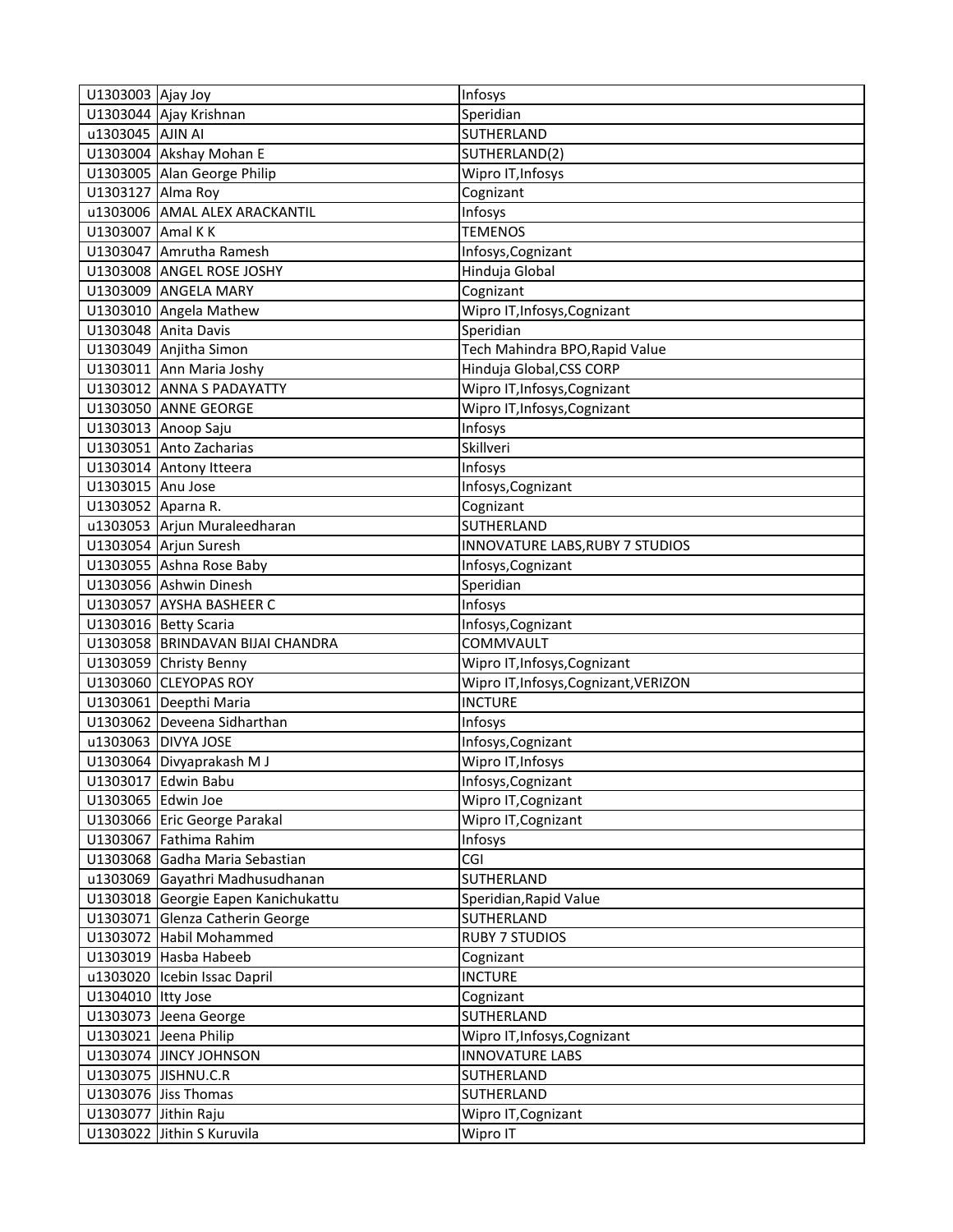|                           | U1303078 Joe Joseph                   | Wipro IT, Cognizant                   |
|---------------------------|---------------------------------------|---------------------------------------|
|                           | U1303023 Johny Jose                   | Wipro IT, Cognizant, Vanenburg        |
|                           | U1303024 Joseph James                 | <b>INNOVATURE LABS</b>                |
|                           | U1303080 Jyothi Mohan                 | SUTHERLAND                            |
|                           | U1303081 KAVYA DAS                    | Infosys, Cognizant, Vanenburg         |
|                           | U1303082 Kuriakose Mathew             | Wipro IT, Infosys, Cognizant          |
|                           | U1303083 Libin Thomas                 | SUTHERLAND, HubSpire                  |
|                           | U1303084 MARIA THOMAS MUNDAKKAL       | RedBlack                              |
|                           | U1303025 MATHEW D CHITTEZHATH         | Cognizant                             |
|                           | U1303085 Mathew Vachaparambil         | Cognizant                             |
|                           | u1303086 MEGHA GEORGE KATTUKARAN      | Infosys, Cognizant                    |
|                           | U1303087 Midhun Lal V L               | Wipro IT, Infosys, Cognizant          |
|                           | U1303088 Midhun Shaji                 | Wipro IT, Infosys, Cognizant          |
|                           | U1303089 Minnu Joshy                  | Infosys                               |
|                           | U1303090 Mohammed Rashid T            | Wipro IT                              |
|                           | U1303091 NAMITHA MARIAM GEORGE        | <b>TEMENOS</b>                        |
|                           | U1303092 Nanditha Sudesh              | Infosys, Cognizant                    |
|                           | U1303093 Navaneeth Krishnan S         | Suyati, SUTHERLAND                    |
|                           | U1303094 Navya George M               | Wipro IT, Infosys, Cognizant          |
| U1303095 Neenu Joy        |                                       | Wipro IT, Cognizant                   |
| U1303026 Nidhi Tom        |                                       | Tech Mahindra BPO, SUTHERLAND, Byju's |
| <b>U1303097 NIKITHA S</b> |                                       | Wipro IT, Infosys                     |
|                           | U1303098 Nizwa Anwar                  | <b>CSS CORP</b>                       |
|                           | U1303099 Pooja J Manjooran            | <b>CSS CORP</b>                       |
|                           | U1303100 pramod p prabhu              | Infosys                               |
|                           | U1303101 Priyanka B S                 | Infosys, Cognizant                    |
|                           | U1303102 Rakhi p Panicker             | Wipro IT, Infosys                     |
|                           | U1303103 Reema Susan Roy              | Infosys                               |
| U1303104 REJIN ROY        |                                       | Wipro IT, Infosys                     |
|                           | U1303029 RESHMA BABU                  | Tech Mahindra BPO                     |
|                           | U1303105 Reshma Kuriachan             | <b>TEMENOS</b>                        |
|                           | U1303106 Reshma Surendran Vadakkedath | SUTHERLAND                            |
|                           | U1303107 Reshma Varghese              | <b>CSS CORP</b>                       |
|                           | U1303030 Ria Mohan                    | Infosys, Cognizant                    |
|                           | U1303108 Riya Mary Joe                | <b>SUNTEC</b>                         |
|                           | u1303031 Ronnie Joseph George         | SUTHERLAND                            |
|                           | U1303032 Rubin Johny                  | SUTHERLAND, HubSpire                  |
|                           | U1303033 Safa Navas                   | Tech Mahindra BPO,CSS CORP            |
|                           | U1303112 Sharun Santhosh              | SUTHERLAND                            |
|                           | U1303034 Sheethal Jose                | Wipro IT, Infosys                     |
|                           | U1303113 Sherrin Raji                 | Wipro IT, Infosys, Cognizant          |
|                           | U1303114 Shweta.Raghuthaman           | CGI                                   |
|                           | U1303035 Shwetha Elza Thomas          | Rapid value                           |
|                           | U1303115 Sivina Jayadev               | Wipro IT, Infosys, Cognizant, VERIZON |
| U1303116 Sneha A          |                                       | Infosys                               |
| U1303117 Sofia Joby       |                                       | Cognizant                             |
| U1303118 Sohitha A        |                                       | <b>INCTURE</b>                        |
|                           | u1303119 SUBIN SUBRAMANIAN M          | <b>CSS CORP</b>                       |
|                           | U1303120 Swathykrishna K Chandran     | Wipro IT, Infosys                     |
|                           | U1303036 T V Subramanian              | Wipro IT, Infosys, Cognizant, VERIZON |
|                           | U1303121 Teni Jacob Joseph            | <b>RUBY 7 STUDIOS</b>                 |
|                           | U1303122 Tharol KrishnaPriya          | Wipro IT, Infosys, Cognizant, VERIZON |
|                           | U1303123 TOMIN BABY                   | Infosys, Cognizant                    |
|                           | u1303125 Vandana Venu                 | Wipro IT, Infosys                     |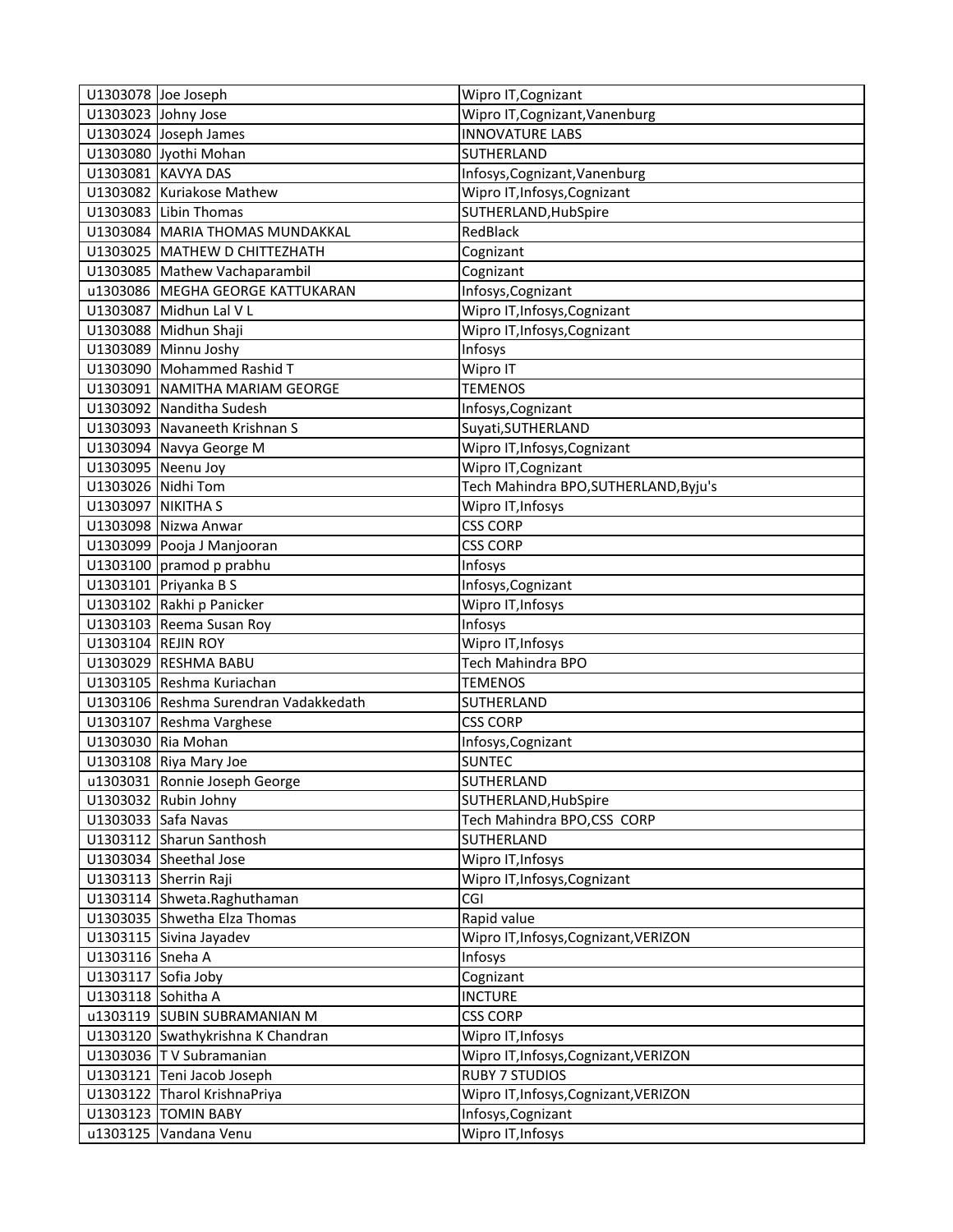|                    | U1303124 Vandana.M.Menon           | SUTHERLAND                                               |
|--------------------|------------------------------------|----------------------------------------------------------|
|                    | U1303126 VARKEY VINCENT            | <b>INNOVATURE LABS</b>                                   |
|                    |                                    | ELECTRONICS & COMMUNICATION ENGINEERING                  |
|                    | U1301046 Abini Abraham             | SUTHERLAND                                               |
|                    | U1301047 Adithya Rajesh            | Wipro VLSI, Cognizant                                    |
|                    | U1301048 AISHWARYA MATHEW          | Rapid Value                                              |
|                    | U1301001 Aiswarya Menon            | Infosys, Cognizant                                       |
| U1301049 Akash J   |                                    | Infosys                                                  |
|                    | U1301002 AKASH REGI MATHEW         | Infosys, Cognizant                                       |
|                    | U1301003 AKSHAY NAG N              | SUTHERLAND                                               |
| U1301051 Alinstein |                                    | Cognizant                                                |
|                    | U1301053 Amitha Anil Mathew        | Wipro VLSI, Infosys                                      |
|                    | U1301054 Amogh Jayaraj Rau         | Speridian, Rapid Value                                   |
|                    | U1301055 Amy Elz George            | Cognizant                                                |
|                    | U1301056 Anagha Sanal              | Infosys                                                  |
|                    | U1301004 Andrea Clare Correya      | <b>INCTURE</b>                                           |
|                    | U1301058 Anie Maria                | Infosys, Cognizant                                       |
|                    | U1301005 Anjitha Cheriyan          | Tech Mahindra BPO, IBM, Byju's                           |
|                    | U1301006 Anju R Krishnan           | Wipro IT, Cognizant, Vodafone                            |
|                    | U1301007 Ann Maria Peter           | Infosys, Cognizant                                       |
|                    | U1301059 Anna Varghese             | <b>NEST</b>                                              |
|                    | U1301060 Annu Merin Johnny         | Suyati, SUTHERLAND                                       |
|                    | U1301008 Ansa S Thottupuram        | Infosys                                                  |
|                    | U1301062 ARCHANA G PRAKAS          | <b>SUTHERLAND</b>                                        |
|                    | U1301063 Arshia Sali               | Infosys, Cognizant                                       |
|                    | u1301066 ASHFAK K A                | Rapid Value                                              |
|                    | U1301009 Ashika Sara Sajan         | Wipro VLSI, Cognizant                                    |
|                    | u1301067 ASHOK R MOHAN             | Cognizant                                                |
|                    | U1301068 Ashwin Manoj              | Wipro VLSI, Infosys, Cognizant                           |
|                    | U1301010 ATHUL JOHNNY              | Hinduja Global, Tech Mahindra BPO, FINGENT, Reliance Jio |
|                    | U1301070 Ayswarya Ranjan           | Cognizant                                                |
|                    | u1301072 BELLA BENNY               | Cognizant                                                |
|                    | U1301011 Betsy Elsa Varghese       | Tech Mahindra BPO, SUTHERLAND                            |
|                    | U1301073 Cerin Kuriakose           | <b>Infosys</b>                                           |
| U1301074 Chithra G |                                    | Wipro IT                                                 |
|                    | U1301075 Christin Kripa John       | Wipro VLSI, Infosys, Cognizant                           |
|                    | U1301076 Christo Paul              | Cognizant                                                |
|                    | U1301012 Cynthia Geo Thaliath      | Infosys                                                  |
|                    | U1301077 Deepika.R.B               | SUTHERLAND                                               |
|                    | u1301013 Dennis Sebastian          | Wipro IT, Infosys, Cognizant                             |
|                    | U1301078 Dhrupad S                 | Rapid Value, Byjus                                       |
|                    | U1301014 DONA ANN JOSEPH           | <b>Wipro VLSI</b>                                        |
| u1301079 FAWAZ M   |                                    | Wipro IT                                                 |
|                    | U1301080 FELICIA HYACINTH CHELAT   | Byju's, Amazon, SUTHERLAND                               |
|                    | U1301081 Gayathri Rajeev. C        | Tech Mahindra BPO                                        |
|                    | U1301083 Ignatious S. Vadakkethala | Wipro VLSI, Infosys, Cognizant                           |
|                    | U1301084 Jairam Sankar             | Infosys, Cognizant                                       |
|                    | u1301085 JEECE ROSE JOHN           | Hinduja Global, Byjus                                    |
| U1301015 Jeffy CJ  |                                    | Wipro VLSI, Infosys, Cognizant                           |
|                    | U1301016 JERIN M JOSE              | Wipro VLSI, Cognizant                                    |
|                    | U1301086 Jestin Mathew             | Tech Mahindra BPO, SUTHERLAND                            |
|                    | u1301088 JOB THOMAS.T              | Infosys, Cognizant                                       |
|                    | U1301089 John Thomas               | Wipro VLSI, Infosys, Cognizant                           |
|                    | U1301092 Jyothis C G               | Infosys, Cognizant                                       |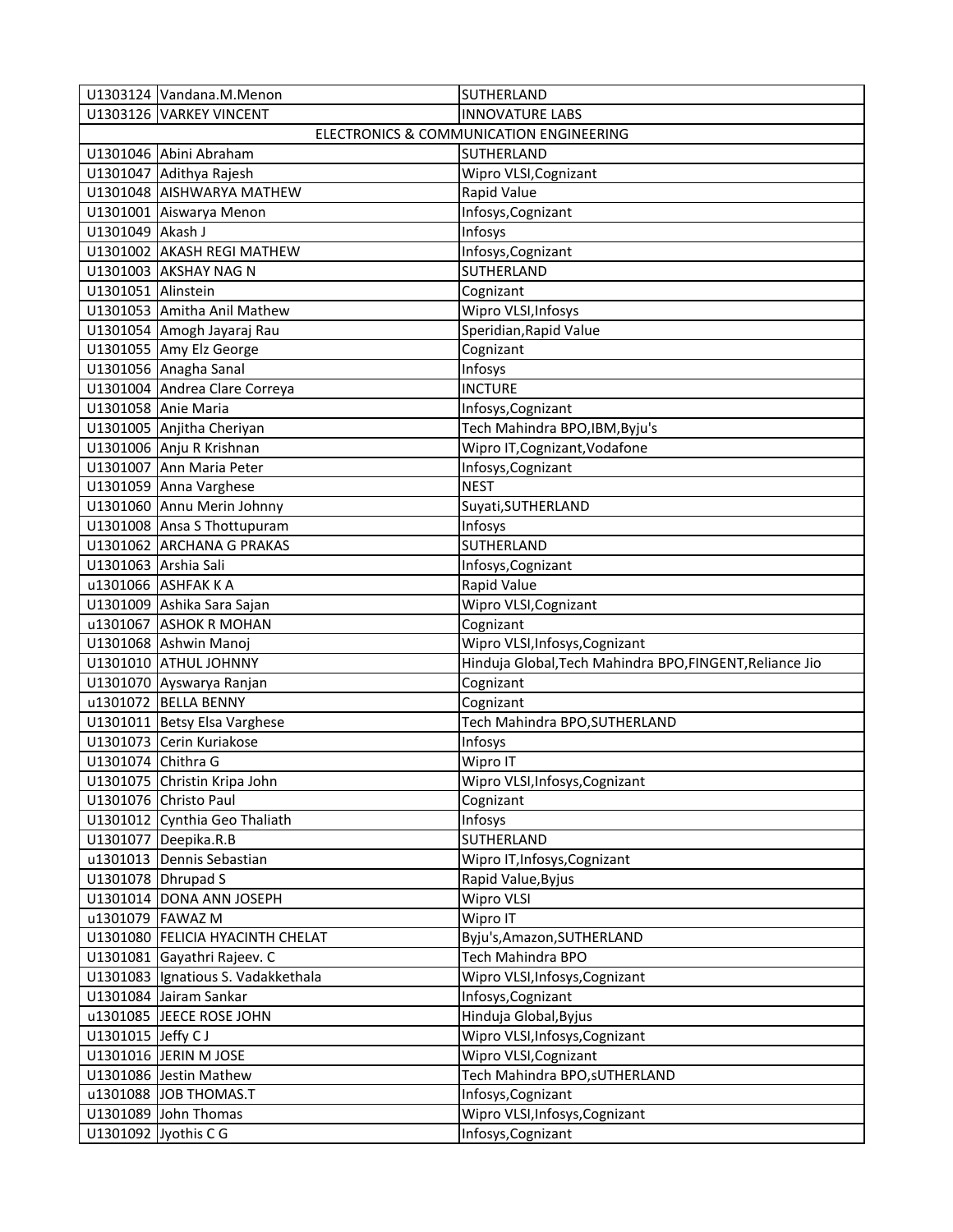|                                      | U1301107 K.V. Reetha Riya        | Infosys, Cognizant               |
|--------------------------------------|----------------------------------|----------------------------------|
| U1301093 Keerthi R                   |                                  | Infosys, Cognizant               |
|                                      | u1301018 Kiran George            | Wipro VLSI, Cognizant            |
|                                      | U1301019 Lakshmi Rejith          | Cognizant                        |
|                                      | U1301094 LISA MARIA VARGHESE     | Wipro VLSI                       |
|                                      | u1301097 MARY STEPHY TJ          | Wipro IT                         |
|                                      | U1301098 Mary Suvarna            | Infosys                          |
|                                      | U1301021 Meenam Pious            | ZAFIN SOFTWARE                   |
|                                      | U1301099 Meera M Suresh          | Cognizant                        |
|                                      | U1301022 Meghna Rosa Joby        | Wipro IT, Cognizant              |
|                                      | U1301023 MENON ARUN RAVINDRAN    | SUTHERLAND                       |
|                                      | U1301023 MITHUN M                | SUTHERLAND                       |
|                                      | U1301024 Neema Ann Mathew        | Vodafone                         |
|                                      | U1301101 NEEMA JOHN              | Infosys                          |
|                                      | U1306042 Neeraj Krishnan         | Wipro IT, Infosys, Cognizant     |
| U1301026 Paul Shaju                  |                                  | Infosys                          |
|                                      | U1301105 Paul Thomas             | <b>SUTHERLAND</b>                |
|                                      | U1301106 Ravisankar Ramprasad    | Tech Mahindra BPO, SUTHERLAND(2) |
|                                      | U1301027 Reetu Mariya Jacob      | <b>IBM</b>                       |
| U1301028 REVATHI S                   |                                  | Wipro VLSI, Cognizant            |
|                                      | U1301109 Rithwika Haridas        | Wipro VLSI, Infosys, Cognizant   |
|                                      | u1301110 RIYA AUGUSTINE          | Rapid Value                      |
|                                      | u1301111 RIYA NOBY               | Amazon, SUTHERLAND               |
|                                      | U1301029 ROHAN JOJU AYNICAL      | Infosys, Cognizant               |
|                                      | U1301112 Roswin Benny            | Wipro VLSI, Infosys, Cognizant   |
| U1301113 Sandra.B                    |                                  | Wipro VLSI, Infosys, Cognizant   |
|                                      | U1301031 SANGEETHA WILSON        | Rapid Value                      |
| U1301114 Sanjay S                    |                                  | Wipro IT, Infosys                |
|                                      | U1301032 Sheby Boban             | Infosys                          |
|                                      | U1301033 SHEHBAN ISMAIL          | Wipro VLSI                       |
|                                      | u1301034 sherin abraham george   | SUTHERLAND                       |
| U1301116 Shilpa Lily                 |                                  | Wipro VLSI, Infosys, Cognizant   |
|                                      | u1301115 SHILPA ANN SHELTON      | Infosys                          |
|                                      | U1301035 SHINU JOSEPH            | Infosys                          |
|                                      | U1301117 SHREYA UNNIKRISHNAN     | Infosys, Cognizant               |
|                                      | U1301037 SINDOORA R              | Wipro IT, Infosys                |
|                                      | U1301118 Sivapriya p.v           | Cognizant                        |
|                                      | U1301120 Sneha Sabu              | Infosys, Cognizant               |
|                                      | U1301122 Swetha sivadas          | Wipro VLSI, Infosys, Cognizant   |
|                                      | U1301057 T A ANANDU              | SUTHERLAND                       |
|                                      | U1301038 Thankam Joseph Mampilly | Tech Mahindra BPO, IBM           |
|                                      | U1301039 Tinu Cyriac             | Infosys                          |
|                                      | U1301040 Tissa Jerome            | Infosys, Cognizant               |
| U1302051 TOM JOSE                    |                                  | SUTHERLAND                       |
|                                      | U1301042 Varghese Martin Akkara  | SUTHERLAND                       |
| U1301044 VIDHYA.C                    |                                  | Rapid Value, Byju's              |
|                                      | U1301125 Vishnudev K             | SUTHERLAND                       |
| U1301126 Zerin Paul                  |                                  | Wipro VLSI, Infosys, Cognizant   |
| ELECTRICAL & ELECTRONICS ENGINEERING |                                  |                                  |
|                                      | u1305020 A N Adarsh              | Wipro IT, Infosys                |
|                                      | U1305001 Abhinav Johnson         | Infosys, Cognizant               |
|                                      | u1305021 Akshay m Nair           | Infosys, Cognizant, Mytrah       |
|                                      | U1305023 Aneeta Johnson          | Cognizant, INDIAN NAVY           |
|                                      | U1305004 Anjali Reji Isac        | Cognizant                        |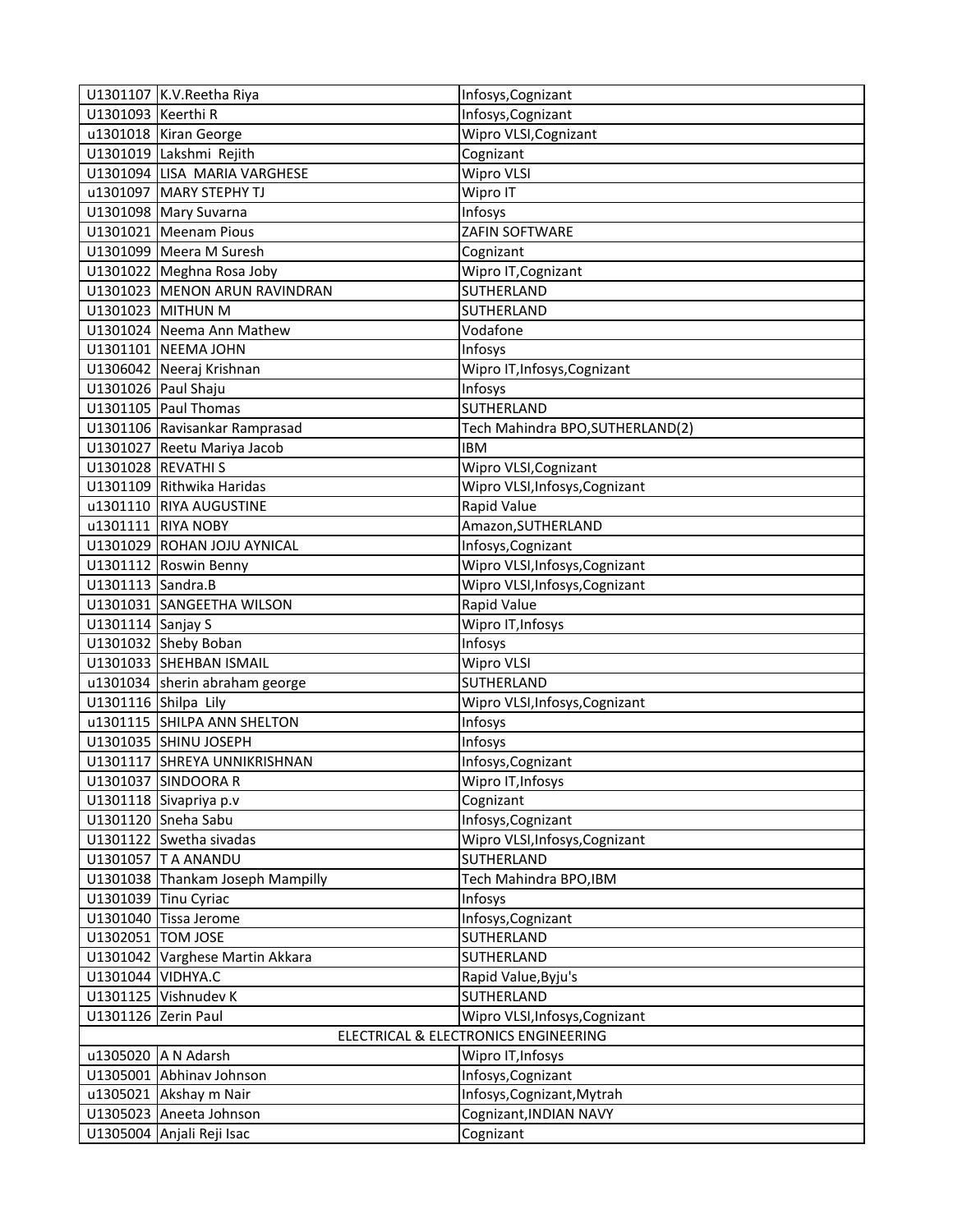|                               | U1305024 Ann Cheriachen Thoppil   | Infosys, Cognizant                        |
|-------------------------------|-----------------------------------|-------------------------------------------|
|                               | U1305005 Annette Varghese         | Infosys                                   |
|                               | u1305006 Arbite John              | Infosys, Cognizant, Mytrah                |
|                               | U1305025 Archita S Shenoy         | SUTHERLAND                                |
|                               | U1305026 Arjun Sonny              | Wipro IT, Infosys                         |
|                               | U1305027 ARUN C BERNARD           | SUTHERLAND                                |
|                               | U1305029 Ashish Geo Daniel        | Infosys, Cognizant                        |
|                               | u1305030 Ashwin Thomas            | SUTHERLAND                                |
|                               | U1305007 Bob Mathew Syji          | SUTHERLAND                                |
| U1305008 C.Nikhila            |                                   | Infosys, Cognizant                        |
|                               | U1305034 David Christy Anto       | SUTHERLAND                                |
|                               | U1305035 Evelin Kurian Paul       | SUTHERLAND, Byjus                         |
|                               | U1305010 Geoffry Tharakan Parayil | <b>IVTL</b>                               |
|                               | U1305052 H RAVISANKAR MENON       | Wipro IT, Infosys                         |
|                               | u1305036 JENIT GERALD             | Hinduja Global, Tech Mahindra BPO, Amazon |
|                               | U1305037 JIBIN GEORGE             | Wipro IT, Infosys                         |
|                               | U1305038 John E Kurian            | Wipro VLSI, Cognizant                     |
|                               | u1305039 JOICE THOMAS             | SUTHERLAND                                |
|                               | u1305011 Kadavill Sabu Hazem      | Infosys, Cognizant                        |
|                               | U1305041 Keerthana Ramesh         | Wipro IT, Cognizant                       |
|                               | U1305042 KEVIN JOSHY              | Wipro IT, Infosys, Cognizant              |
|                               | U1305043 Kiran Maria Abraham      | Wipro IT, Cognizant                       |
|                               | U1305044 KRISHNA KUNJUMON         | Speridian                                 |
|                               | U1305046 Madhav TN                | Cognizant                                 |
| U1305047 Manas S              |                                   | Infosys                                   |
|                               | U1305013 Manuel Tony              | Byju's, SUTHERLAND                        |
|                               | U1305063 Mithun Joy               | SUTHERLAND, IBM, Byju's, Federal Bank     |
|                               | U1305048 NAEEM AKTHAR P           | SUTHERLAND                                |
|                               | $u1305049$ neeraj ben             | SUTHERLAND                                |
| U1305050 Ninu Felix           |                                   | Infosys                                   |
|                               | u1305051 Oshin Peter              | Infosys                                   |
| U1305015 Priya Paul           |                                   | Cognizant, BOSCH                          |
|                               | u1305016 reshma susan .r. pulinat | Hinduja Global, Tech Mahindra BPO         |
|                               | u1305055 Rithwiq Udayakumar       | SUTHERLAND                                |
| u1305056 Riya Ramu            |                                   | Cognizant                                 |
|                               | U1305017 Rony Joseph              | Infosys, Cognizant, Mytrah                |
|                               | U1305057 SIDHARTH MADATHIL        | Cognizant                                 |
|                               | U1305058 Sidharth R S             | Wipro VLSI, Infosys, Cognizant            |
|                               | U1305018 Surya dev s              | Cognizant                                 |
| U1305059 Thanvi Ali           |                                   | <b>Byjus</b>                              |
|                               | U1305060 TOM CHACKO JAMES         | Infosys                                   |
|                               | u1305061 Tony joseph              | Tech Mahindra BPO                         |
| U1305062 Vysakh M             |                                   | Infosys, Cognizant                        |
| <b>INFORMATION TECHNOLOGY</b> |                                   |                                           |
|                               | U1304023 Aadil Abdul Rasheed      | SUTHERLAND                                |
|                               | u1304025 ADIL ANTONY              | SUTHERLAND                                |
|                               | U1304026 Aditi Narayanan          | SUTHERLAND                                |
|                               | U1304001 Aishwarya T              | Cognizant                                 |
|                               | U1304002 Aishwarya V              | EY                                        |
|                               | U1304005 ANJU ELEZABATH JOHNSON   | Infosys                                   |
|                               | u1304030 ANOOP JOSE               | SUTHERLAND                                |
|                               | U1304032 Ardra Premkumar          | Infosys, Cognizant                        |
| U1304033 Aseel V N            |                                   | Wipro IT, Infosys, Cognizant              |
|                               | U1304034 Atheena Hermit           | SUTHERLAND                                |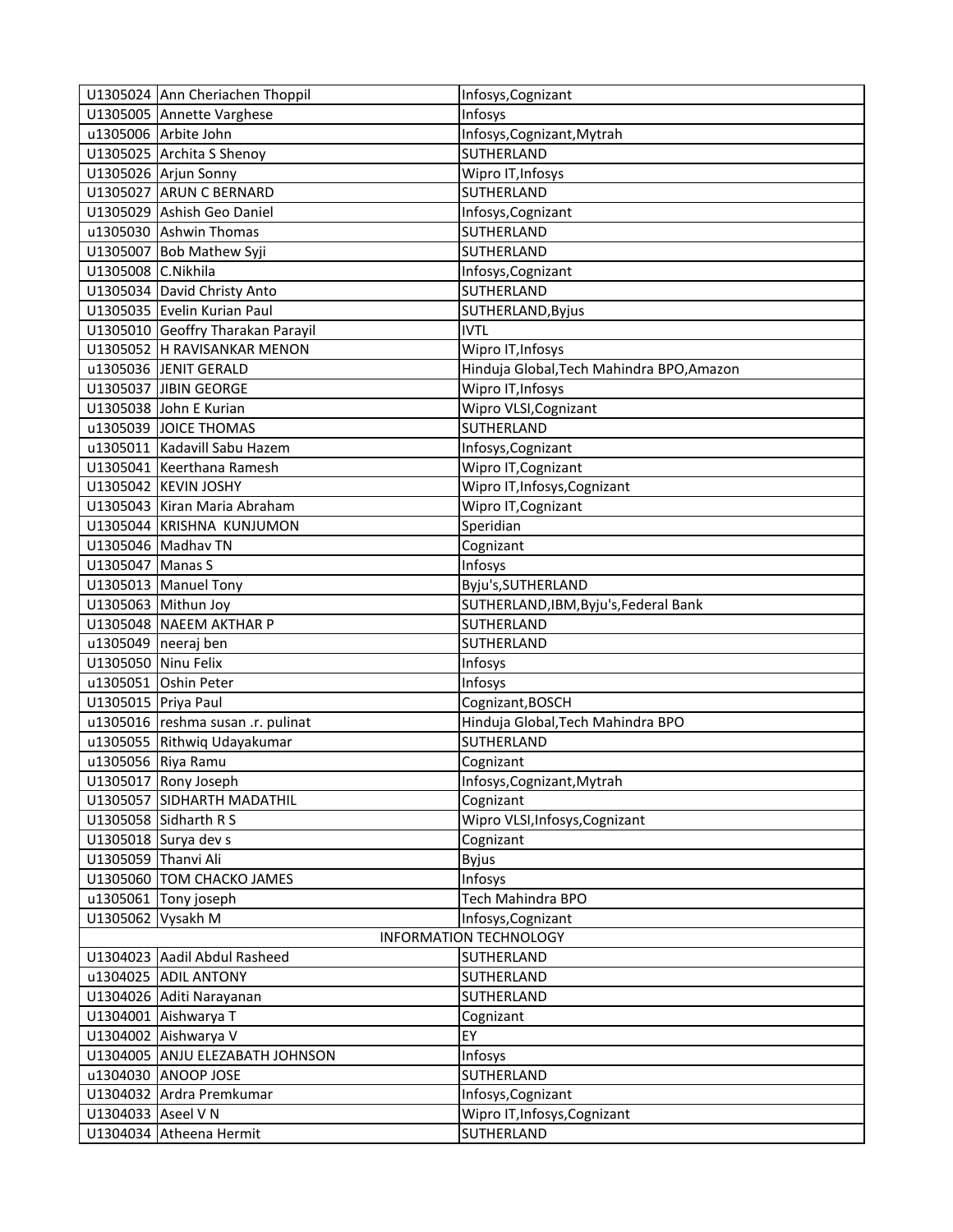|                      | U1304036 Blessy Merin Varughese   | Infosys                                     |
|----------------------|-----------------------------------|---------------------------------------------|
|                      | U1304037 Christeena Vincent       | SUTHERLAND, FINGENT                         |
|                      | u1304006 Christine Roy            | Hinduja Global, CSS CORP                    |
|                      | U1304038 Deena Sudheendran        | Infosys                                     |
|                      | U1304039 Denis Karedan            | SUTHERLAND                                  |
|                      | U1304040 Edwin Antony             | SUTHERLAND                                  |
|                      | U1304007 Elza M Kovoor            | SUTHERLAND                                  |
| U1304042 Gopika S    |                                   | Cognizant                                   |
|                      | U1304043 Hanan Manaf              | SUTHERLAND                                  |
|                      | U1304045 Hridya Das               | SUTHERLAND                                  |
|                      | u1304009 ISABEL JOHNSON           | SUTHERLAND, Skillveri                       |
| U1304011 Jijo James  |                                   | Wipro IT, Infosys                           |
|                      | U1304046 Jincy George             | Naico                                       |
|                      | U1304012 JOSE JOSEPH              | Infosys, TEXENG SOLUTIONS                   |
|                      | U1304013 Joseph James Kannampuzha | Orion                                       |
|                      | U1304047 Keerthana Ramachandran   | Cognizant                                   |
| U1304048 Liya Issac  |                                   | Cognizant                                   |
|                      | U1304049 Maalu Pascal             | SUTHERLAND                                  |
|                      | U1304015 Merin John               | SUTHERLAND                                  |
|                      | U1304016 Merline Susan Joseph     | Infosys, Cognizant                          |
| U1304051 Najla Siraj |                                   | SUTHERLAND                                  |
|                      | U1304052 Paul Joe George          | Speridian, Monster Labs                     |
|                      | U1304054 Preethi Elsa Thomas      | SUTHERLAND                                  |
|                      | u1304017 Reettu Taitus K          | <b>CSS CORP</b>                             |
|                      | U1304018 Reshma Joseph            | SUTHERLAND                                  |
|                      | U1304056 Sachin Narendran         | Infosys, Cognizant                          |
|                      | U1304020 Samyuktha S Pai          | EY                                          |
|                      | U1304057 Sanal Sunny              | SUTHERLAND, RedBlack                        |
|                      | U1304059 Shilpa George            | Speridian                                   |
|                      | U1304061 Sreelakshmi K.U          | SUTHERLAND                                  |
| U1304062 Vinay V     |                                   | Wipro IT, Infosys, Cognizant                |
| U1304063 Vysakh S    |                                   | <b>INNOVATURE LABS</b>                      |
|                      | u1304022 Zia Zacharia Cheeran     | Wipro IT, Cognizant                         |
|                      |                                   | MECHANICAL ENGINEERING                      |
|                      | U1306022 Abhishek.K.Katticaran    | SUTHERLAND                                  |
| U1306023 Adish P     |                                   | Infosys, Cognizant                          |
|                      | U1306024 Adwaith A Menon          | Infosys, Cognizant                          |
|                      | U1306001 Akhilesh Mohan           | Cognizant                                   |
| U1306002 Allen Jose  |                                   | Infosys, Cognizant                          |
| U1306028 Alwin Jose  |                                   | Cognizant                                   |
|                      | U1306003 Antony Sankoorikal       | Infosys, Cognizant, Wipro IT, BOSCH         |
|                      | U1306031 Arun C John              | Cognizant                                   |
|                      | U1306032 Ashik Shajahan           | Infosys, Cognizant, Mytrah                  |
|                      | U1306033 DONS XAVIER JOSE         | Infosys, Cognizant                          |
|                      | U1306036 Jayanth C Mathew         | Infosys, Cognizant, Whirlpool               |
| U1306006 Jibin Baby  |                                   | Wipro IT, Infosys, Cognizant, BOSCH         |
|                      | U1306009 Joseph Antony Erinjery   | Wipro IT, Infosys, Cognizant, Mytrah        |
|                      | U1306010 Joseph George K          | Wipro IT, Infosys, Cognizant, ZS Associates |
| U1306011 Jusin Jose  |                                   | SUTHERLAND                                  |
|                      | u1306040 Kiran Alex A             | Infosys, Cognizant                          |
|                      | u1306012 Kiran Paul Raja          | Wipro IT, Cognizant                         |
| U1307012 Lakshmi V   |                                   | Infosys, Cognizant, BOSCH                   |
|                      | U1306041 Mohammed Raeez           | Infosys, Cognizant                          |
|                      | U1306043 Nidhin Mathew Thomas     | Infosys, Cognizant                          |